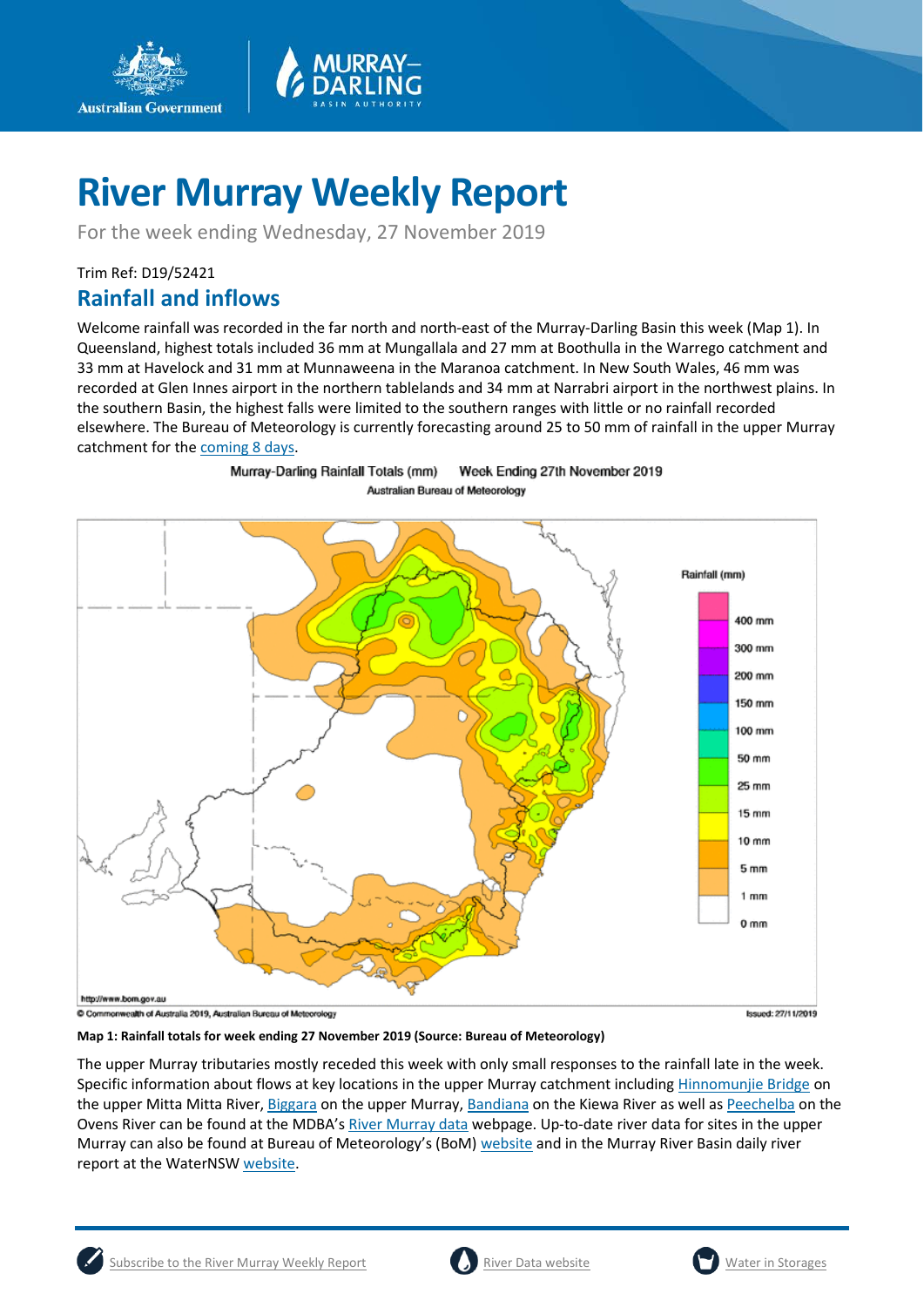### **River operations**

- Delivery of environmental water to Millewa Forest to cease at end of November.
- IVT deliveries continue from the Goulburn and Murrumbidgee valleys.
- Lock 8 & Lock 7 weir pool levels to be lowered below full supply in December.

### **River operations**

In the past week MDBA total active storage reduced by 64 GL to 3,440 GL (42% capacity). Murray System inflows (excl. Snowy, Darling, inter-valley trade and environmental tributary inflows) continue to track well below the long term average (see plot on last page of this report).

At **Dartmouth Reservoir**, the [storage](https://riverdata.mdba.gov.au/dartmouth-dam) decreased by 18 GL to 2,085 GL (54% capacity). Over the last week the [release](https://riverdata.mdba.gov.au/colemans) from Dartmouth, measured at Colemans, gradually reduced to 2,200 ML/day. The release will increase again in early December with a pulse reaching around 4,700 ML/day. A transfer volume of around 100 GL is expected to be delivered during December. Releases will continue from Dartmouth at rates that aim to transfer water to Hume to support expected demands further downstream in the months ahead.

At **Hume Reservoir**, the storage decreased by 47 GL to 1,034 GL (34% capacity). The release from Hume Dam averaged around 11,000 ML/day.

At **Lake Mulwala,** the pool [level](https://riverdata.mdba.gov.au/yarrawonga-weir-upstream) is currently 124.77 m AHD and is expected to remain within the normal operating range of 124.6 to 124.9 m AHD over the coming week. Diversions to the Yarrawonga Main Channel averaged 520 ML/day this week with a proportion of this diversion being delivered to the lower Broken Creek to bypass water around the Barmah Choke. On the New South Wales side, the diversion to Mulwala Canal averaged 1,320 ML/day. The majority of this diversion is Murray operational water being transferred around the Barmah Choke via Edward Escape to the Edward River (800 ML/day), Finley Escape to the Billabong Creek (250 ML/day) and Perricoota Escape back into the Murray at Torrumbarry weir pool (100 ML/day). The release from **Yarrawonga Weir** eased to target 8,800 ML/day and is likely to remain around this flow rate over the coming weeks to meet expected downstream demands.

During November, a small number of regulators have remained open into Millewa Forest to maintain connectivity between the river and the flood plain to provide habitat for native fish, in particular Murray Cod during the breeding season. The water used in the forest while these regulators are open is being debited from environmental water accounts. These regulators are expected to be closed in the coming week. More information regarding delivering environmental water to the Barmah-Millewa forest during spring 2019 is available from the Commonwealth Environmental Water Office [website.](https://www.environment.gov.au/water/cewo/media-release/worlds-largest-river-red-gum-forest)

Flows through the **Edward** and **Gulpa** offtakes are around the maximum regulated flow rates. Further downstream on the Edward River, approximately 650 ML/day of return flow from the Millewa Forest has maintained the flow at Toonalook near 2,500 ML/day. In the coming week, as the regulators into the forest are closed, these return flows will cease. Around 800 ML/day is currently being delivered via Edward Escape to manage the flow downstream of Stevens Weir at around 2,500 ML/day. Next week, the release from Edward Escape will be ceased for around a week to reduce the water level downstream of Stevens Weir. This will allow WaterNSW to undertake maintenance works at Tummudgery regulator.

Inflow from the **Goulburn River**, measured at McCoys Bridge, increased to 1,260 ML/day. This flow is above the normal minimum rate during November of 350 ML/day due to the delivery of inter-valley trade (IVT) water. IVT is also being delivered in the Broken Creek and Campaspe River. In November, around 30 GL has been called from the Goulburn Valley as specified on th[e GMW website.](https://www.g-mwater.com.au/water-resources/managing-water-storages) An additional 50 GL is being called to the end of December. If conditions remain dry, the call of IVT is anticipated to continue over summer, possibly at higher rates. The current Goulburn Valley IVT balance is near 253 GL. More information regarding opportunities for allocation trade between the Goulburn and Murray Valleys is available at the Victorian water registe[r website.](http://waterregister.vic.gov.au/water-trading/allocation-trading#AllocationTradeOpportunities)





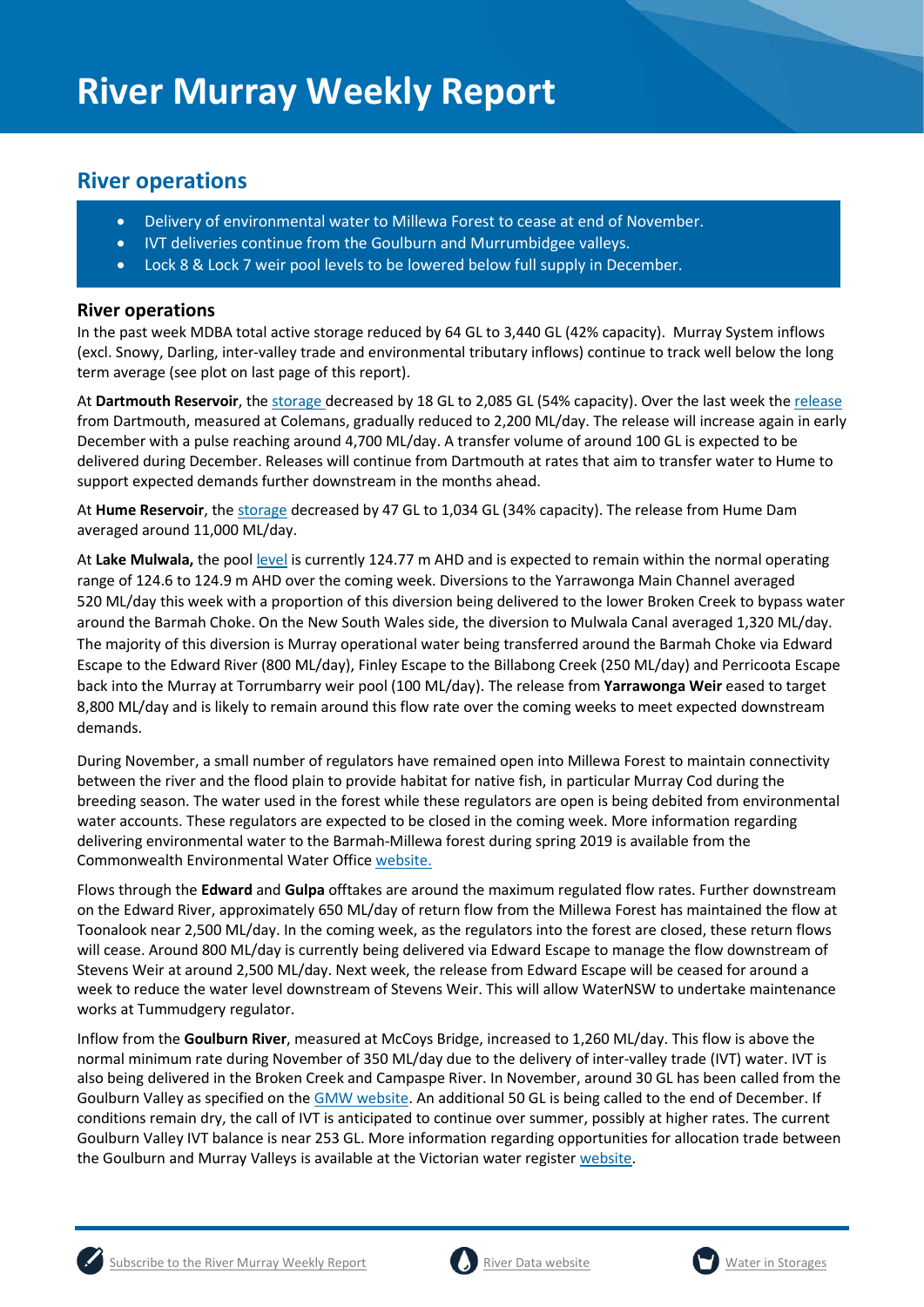The **Torrumbarry Weir** [pool](https://riverdata.mdba.gov.au/torrumbarry-weir-lock-26) is currently at Full Supply Level (FSL), 86.05 m AHD. Th[e diversion](https://riverdata.mdba.gov.au/national-channel-ds-torrumbarry-headworks) to National Channel from the Torrumbarry weir pool averaged around 1,470 ML/day. Downstream of Torrumbarry Weir, the release averaged 5,800 ML/day.

Inflow from the **Murrumbidgee River**, measured a[t Balranald,](https://riverdata.mdba.gov.au/balranald-weir-downstream) averaged 1,460 ML/day this week as delivery of IVT continued. [Deliveries of IVT from the Murrumbidgee](https://www.waternsw.com.au/supply/regional-nsw/operations-updates) to the Murray commenced in mid-October and the MDBA has requested WaterNSW to deliver up to 60 GL from mid-October to the end of December 2019.

Trade from the Murrumbidgee to the Murray briefly opened last week as the IVT account balance reduced below 85 GL. Trade is currently closed with the [Murrumbidgee IVT balance](https://www.waternsw.com.au/customer-service/ordering-trading-and-pricing/trading/murrumbidgee) around 99 GL. The trade will remain closed until the account reduces again to below 85 GL. This can occur if enough water is traded from the Murray back to the Murrumbidgee, or if sufficient IVT is delivered from the Murrumbidgee to the Murray.

MDBA regularly reviews its operations planning to account for changes in catchment and climatic conditions as well as water availability. The increased water available to be delivered from the Murrumbidgee IVT account has been incorporated into this planning. Further information is available through WaterNSW and will also be provided as part of the update to the Annual Operating Outlook, scheduled to be published on the MDBA website in early December.

At **Euston**, the [weir pool level](https://riverdata.mdba.gov.au/euston-weir-upstream) is being gradually lowered to FSL by the end of November. Varying pool levels is part of the weir pool variability program which aims to help restore a more natural wetting and drying cycle to riverbanks and adjacent wetlands within the influence of the weir pool. Any additional loss associated with the weir pool variability program is debited from entitlements held by environmental water holders. The [downstream](https://riverdata.mdba.gov.au/euston-weir-downstream)  [release](https://riverdata.mdba.gov.au/euston-weir-downstream) averaged 9,700 ML/day and is expected to remain around this rate over the coming week.



**Photo 1: Orange glow during another dust storm at Mildura (photo courtesy of Peter Ebner, LMW).**





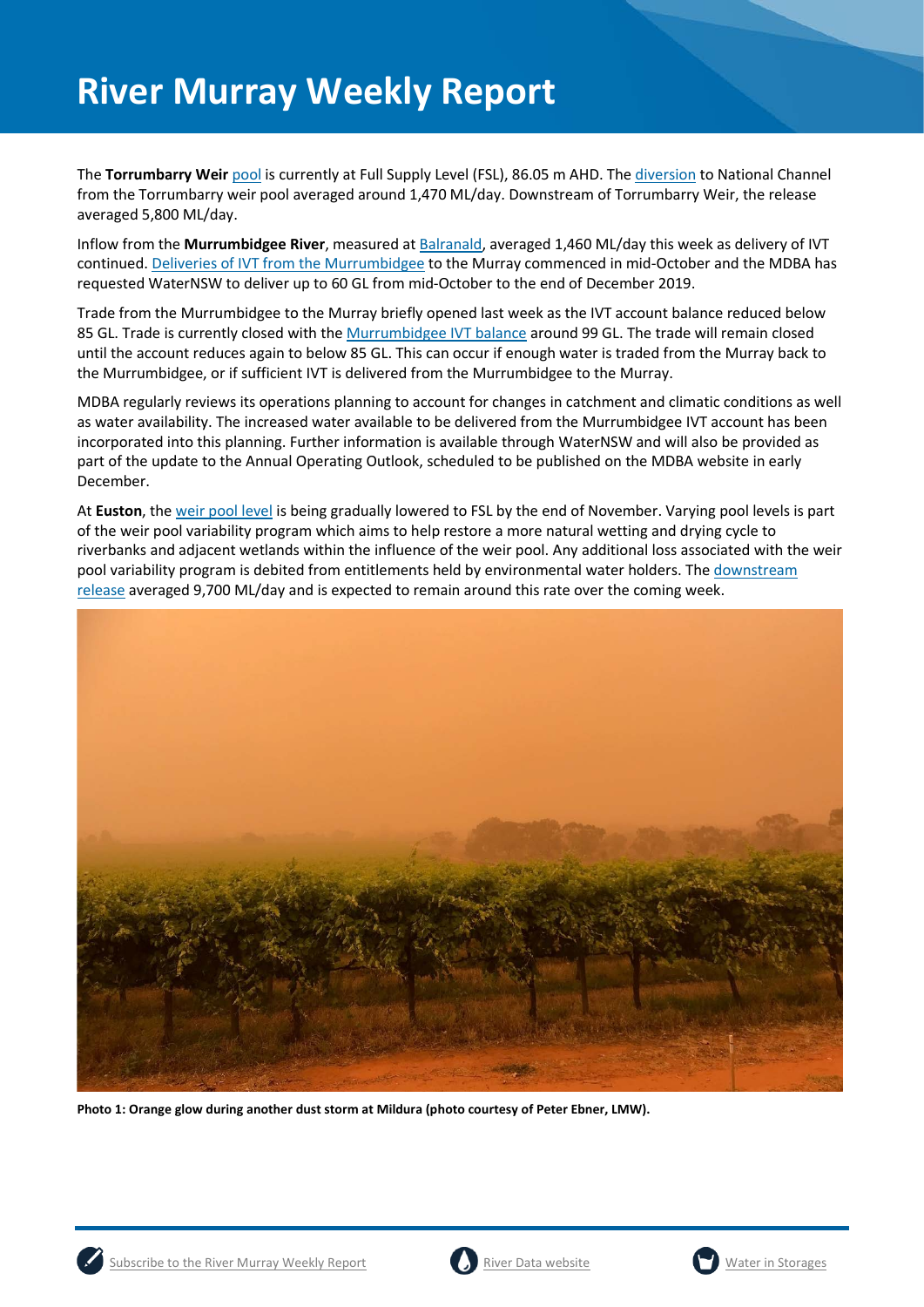

**Photo 2: What a difference a day makes - relaxing on the River Murray at Mildura (photo courtesy of Tyson Milne, LMW).**

The **Menindee Lakes** storage is approximately 10 GL (less than 1% capacity). WaterNSW continues to manage the Menindee Lakes in accordance with the [Lower Darling Annual Operations Plan.](https://www.waternsw.com.au/supply/regional-nsw/operations) WaterNSW has advised that releases at Weir 32 are only planned to recommence when significant inflows are received into the Menindee Lakes. Inflows are currently zero and no significant inflows are expected in the near future.





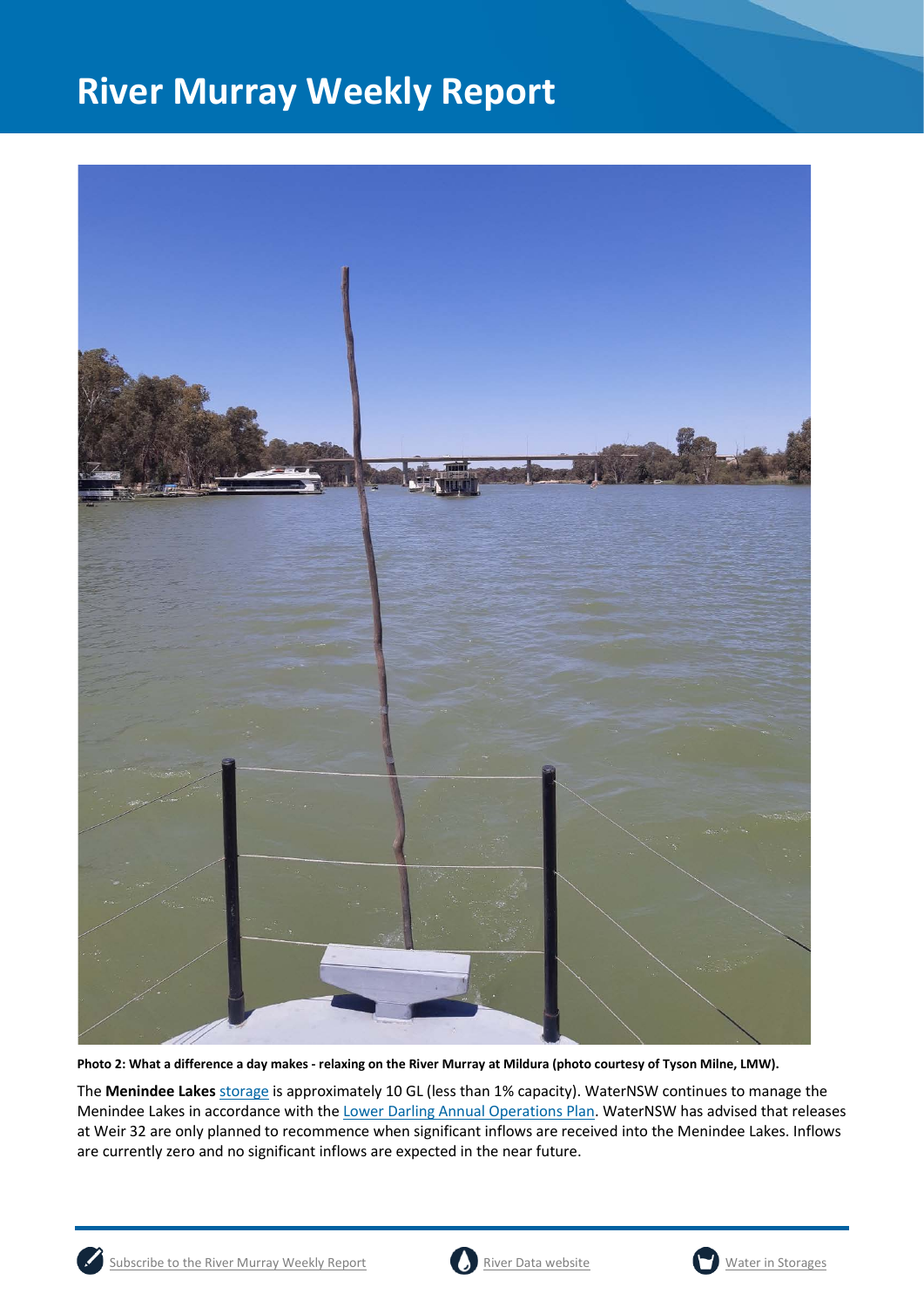As a result of the widespread drought conditions in NSW, extensive [water restrictions](https://www.waternsw.com.au/about/newsroom/2018/waternsw-confirms-restrictions-for-lower-darling-customers) remain in place. More information on drought management activities in NSW can be found on the NSW Government website - Drought [Hub.](https://www.dpi.nsw.gov.au/climate-and-emergencies/droughthub) Links to other drought services and assistance can be also accessed via the MDBA [drought webpage.](https://www.mdba.gov.au/managing-water/drought-murray-darling-basin)

On the Murray at **Wentworth Weir**, th[e pool level](https://riverdata.mdba.gov.au/wentworth-weir-lock-10) is currently targeting 10 cm above FSL to assist pumpers in the upper reaches of the Darling River arm of the weir pool whilst there is no inflow from the Darling River. The downstream release averaged 7,000 ML/day and is expected to be around 6,400 ML/day over the coming week.

At **Locks 8 and 7**, the pool levels are being varied as part of the weir pool variability program. This week the pool levels continued to be gradually lowered to a target of FSL by the end of November. In December the pool levels will be further lowered to target a level of around 100 cm below FSL at Lock 8 and 60 cm below FSL at Lock 7. Lowering the weir pools below FSL is also expected to result in small water savings due to reduced seepage and evaporation as the area inundated by the weir pools reduce.

At **Lake Victoria,** the storage remained steady at 515 GL (76% capacity). Compared to recent years (Figure 1), this is a relatively low volume for this time of year. Without further significant rainfall, it is anticipated that the storage will remain around this volume until early December before falling away over summer as stored water is released to supplement flows required to meet demands. As occurred last year (green line in Figure 1), the storage is expected to fall away quickly over summer and reach relatively low levels by autumn 2020.



#### **Figure 1: Lake Victoria storage volume to-date and in recent years**

Due to low water resource availability in the River Murray System, South Australia is currently receiving a reduced monthly base Entitlement flow. For November, the reduced monthly Entitlement is 165 GL compared with the normal 180 GL. For more information on South Australia's Entitlement flow, see the South Australian Department for Environment and Water's lates[t River Murray flow report.](https://www.waterconnect.sa.gov.au/River-Murray/SitePages/2019%20Flow%20Reports.aspx)

This week, th[e flow](https://riverdata.mdba.gov.au/flow-south-australia-calculated) to **South Australia** targeted around 5,500 ML/day, which is the delivery of a reduced monthly Entitlement with the addition of small volumes of environmental water and trade to South Australia. Flow rates are expected to increase in December to around 7,400 ML/day due to a higher monthly Entitlement flow and delivery of around 20 GL of environmental water on behalf of the Commonwealth Environmental Water Holder (CEWH).



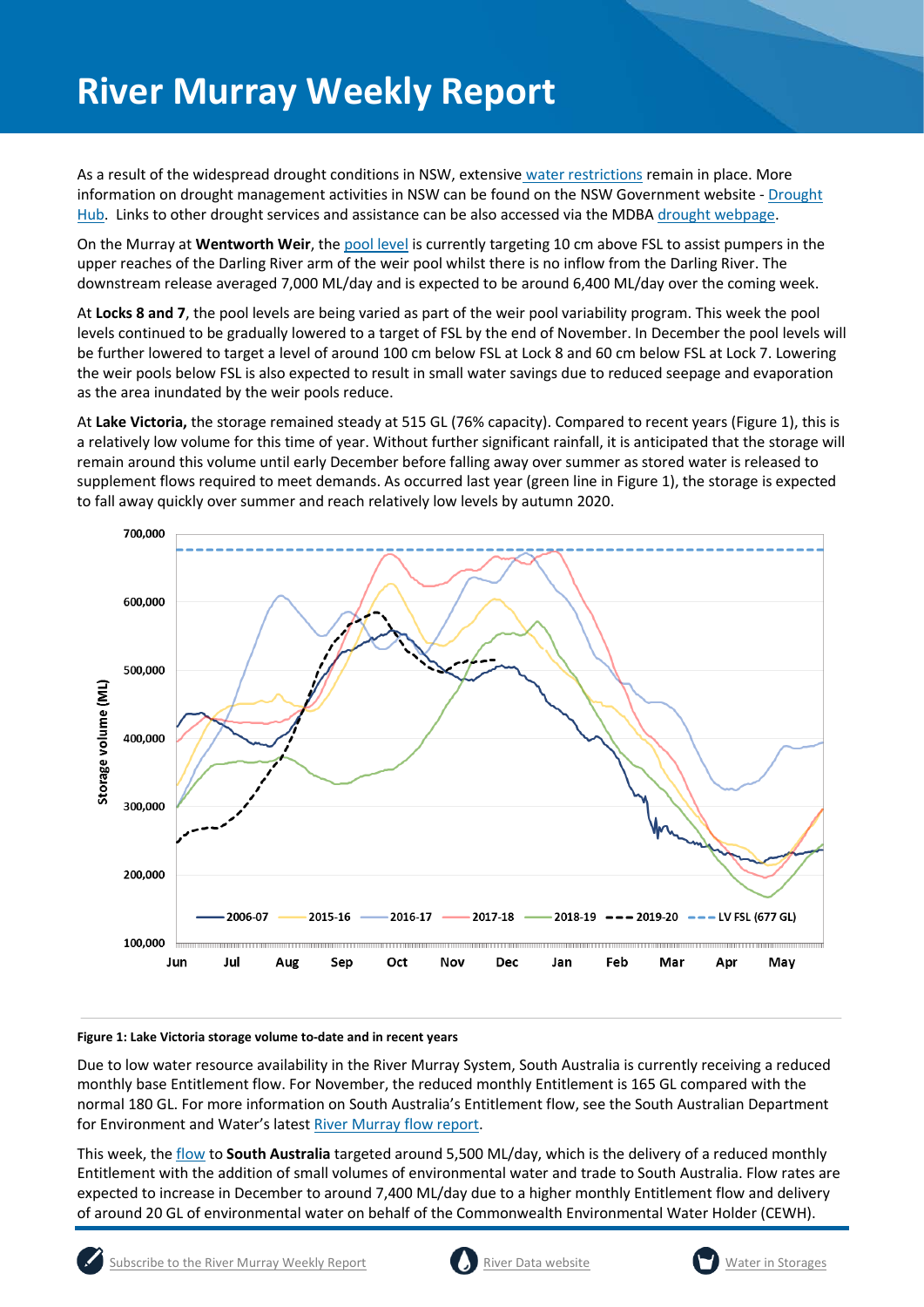The **Lower Lakes** 5-day average water level reduced to 0.78 m AHD. Combined barrage releases totalled around 6 GL this week, predominantly via Goolwa and Tauwitchere barrages. These releases have been supported by the delivery of return flows of environmental water to the lower Murray from upstream watering actions during spring.

**For media inquiries contact the Media Officer on 02 6279 0141**

ANDREW REYNOLDS Executive Director, River Management



**Australian Government** 







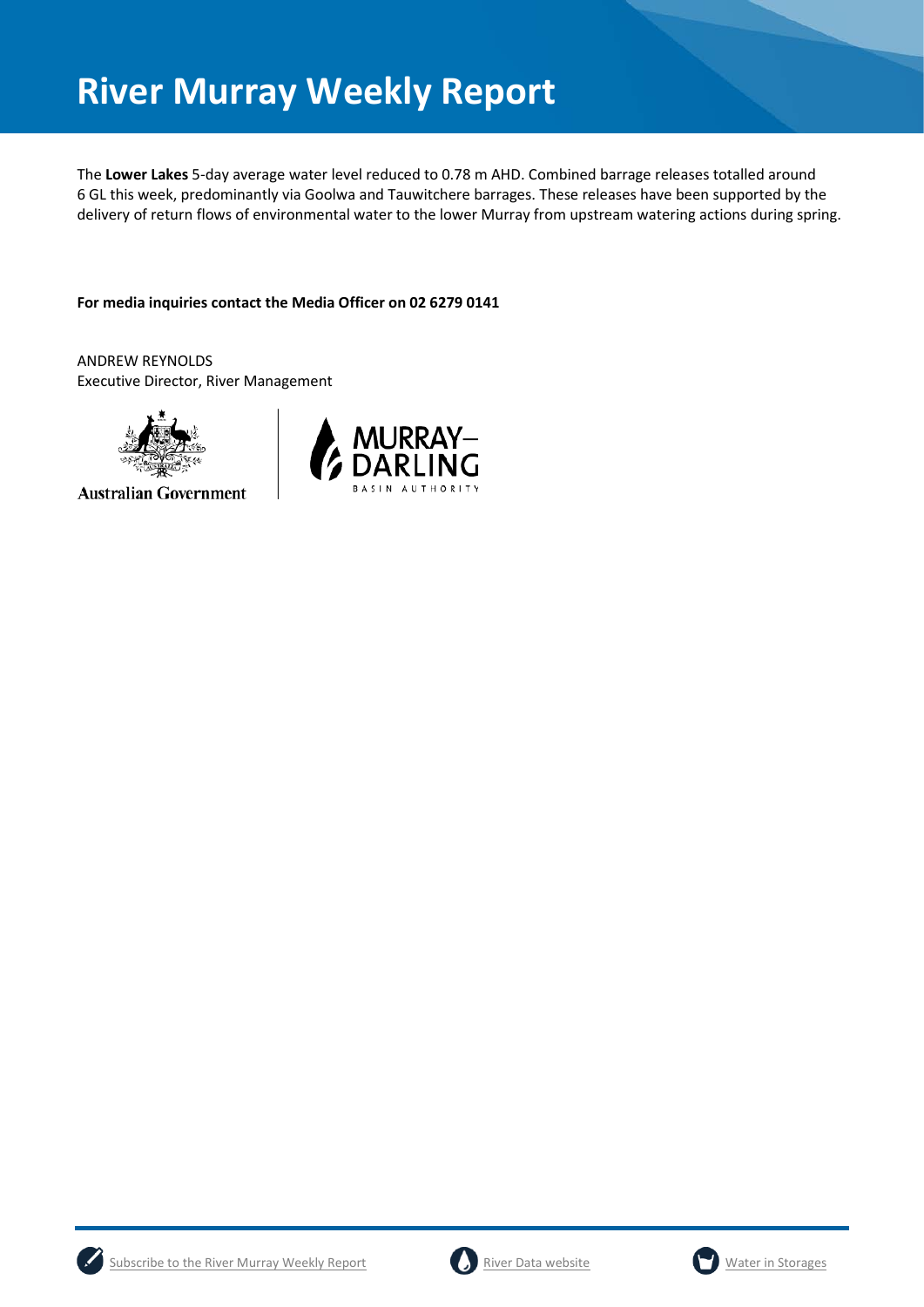### Water in Storage Water in Storage Week ending Wednesday 27 Nov 2019

| <b>MDBA Storages</b>             | Full<br>Supply<br>Level | Full<br>Supply<br>Volume | Current<br>Storage<br>Level | Current<br>Storage |     | Dead<br>Storage |             | Change in Total<br>Storage for the<br>Week |
|----------------------------------|-------------------------|--------------------------|-----------------------------|--------------------|-----|-----------------|-------------|--------------------------------------------|
|                                  | $(m$ AHD)               | (GL)                     | $(m$ AHD)                   | (GL)               | %   | (GL)            | (GL)        | (GL)                                       |
| Dartmouth Reservoir              | 486.00                  | 3856                     | 453.87                      | 2 0 8 5            | 54% | 71              | 2014        | $-18$                                      |
| Hume Reservoir                   | 192.00                  | 3 0 0 5                  | 179.13                      | 1034               | 34% | 23              | 1011        | $-47$                                      |
| Lake Victoria                    | 27.00                   | 677                      | 25.62                       | 515                | 76% | 100             | 415         | $+2$                                       |
| Menindee Lakes                   |                         | 1 731*                   |                             | 10                 | 1%  | (- -) #         | 0           | $-0$                                       |
| <b>Total</b>                     |                         | 9 2 6 9                  |                             | 3644               | 39% | $ -$            | 3 4 4 0     | -64                                        |
| <b>Total Active MDBA Storage</b> |                         |                          |                             |                    |     |                 | 41% $\land$ |                                            |

#### **Major State Storages**

| <b>Burriniuck Reservoir</b> | 026     | 341 | 33% |     | 338 |                        |
|-----------------------------|---------|-----|-----|-----|-----|------------------------|
| <b>Blowering Reservoir</b>  | 631     | 803 | 49% | 24  | 770 | $-35$                  |
| Eildon Reservoir            | 3 3 3 4 | 536 | 46% | 100 | 436 | $\overline{ }$<br>- 13 |

\* Menindee surcharge capacity – 2050 GL \*\* All Data is rounded to nearest GL \*\*

# NSW has sole access to water when the storage falls below 480 GL. MDBA regains access to water when the storage next reaches 640 GL. ^ % of total active MDBA storage

| <b>Snowy Mountains Scheme</b> | Snowy diversions for week ending 26 Nov 2019 |                    |                  |           |                 |  |
|-------------------------------|----------------------------------------------|--------------------|------------------|-----------|-----------------|--|
| <b>Storage</b>                | Active Storage (GL)                          | Weekly Change (GL) | Diversion (GL)   | This Week | From 1 May 2019 |  |
| Lake Eucumbene - Total        | 016                                          | +1                 | Snowy-Murray     | $+0$      | 232             |  |
| Snowy-Murray Component        | 596                                          | +9                 | Tooma-Tumut      | $+2$      | 174             |  |
| <b>Target Storage</b>         | 450                                          |                    | Net Diversion    | $-2$      | 58              |  |
|                               |                                              |                    | Murray 1 Release | $+5$      | 376             |  |

#### **Major Diversions from Murray and Lower Darling (GL) \***

| <b>New South Wales</b>    | This Week | From 1 July 2019 | Victoria                        | This Week | From 1 July 2019 |
|---------------------------|-----------|------------------|---------------------------------|-----------|------------------|
| Murray Irrig. Ltd (Net)   | 1.6       | 92               | Yarrawonga Main Channel (net)   | 3.5       | 53               |
| Wakool Sys Allowance      | 1.7       |                  | Torrumbarry System + Nyah (net) | 5.9       | 124              |
| Western Murray Irrigation | 0.8       |                  | Sunraysia Pumped Districts      | 3.9       | 33               |
| Licensed Pumps            | n/a       | 39               | Licensed pumps - GMW (Nyah+u/s) |           |                  |
| Lower Darling             | $0.0\,$   |                  | Licensed pumps - LMW            | 4.6       | 123              |
| <b>TOTAL</b>              | 4.1       | 155              | <b>TOTAL</b>                    | 18.9      | 342              |

\* Figures are derived from actual and estimates where data is unavailable. Please note that not all data may have been available at the time of creating this report. \*\* All data above is rounded to nearest 100 ML for weekly data and nearest GL for cumulative data

| Flow to South Australia (GL)<br>* South Australia is receiving a reduced base<br>Entitlement this month due to low water availability.<br>However, total flow to SA is greater than Entitlement | Entitlement this month<br>Flow this week<br>Flow so far this month | $165.0*$<br>38.8<br>171.6 | (5 500 ML/day) |
|-------------------------------------------------------------------------------------------------------------------------------------------------------------------------------------------------|--------------------------------------------------------------------|---------------------------|----------------|
| due to environmental water delivery.                                                                                                                                                            | Flow last month                                                    | 422.0                     |                |

**Salinity (EC) (microSiemens/cm at 25o C)**

|                         | Current | Average over the last week | Average since 1 August 2019 |
|-------------------------|---------|----------------------------|-----------------------------|
| Swan Hill               | 100     | 80                         | 70                          |
| Euston                  | 80      | 80                         | 80                          |
| <b>Red Cliffs</b>       | 40      | 50                         | 60                          |
| Merbein                 | 90      | 90                         | 90                          |
| Burtundy (Darling)      |         |                            |                             |
| Lock 9                  | 90      | 90                         | 90                          |
| Lake Victoria           | 120     | 120                        | 110                         |
| Berri                   | 150     | 140                        | 140                         |
| Waikerie                | 200     | 190                        | 220                         |
| Morgan                  | 200     | 200                        | 220                         |
| Mannum                  | 210     | 210                        | 280                         |
| Murray Bridge           | 230     | 230                        | 310                         |
| Milang (Lake Alex.)     | 820     | 830                        | 860                         |
| Poltalloch (Lake Alex.) | 780     | 810                        | 770                         |
| Meningie (Lake Alb.)    | 1670    | 1680                       | 1660                        |
| Goolwa Barrages         | 1 260   | 1 260                      | 1980                        |





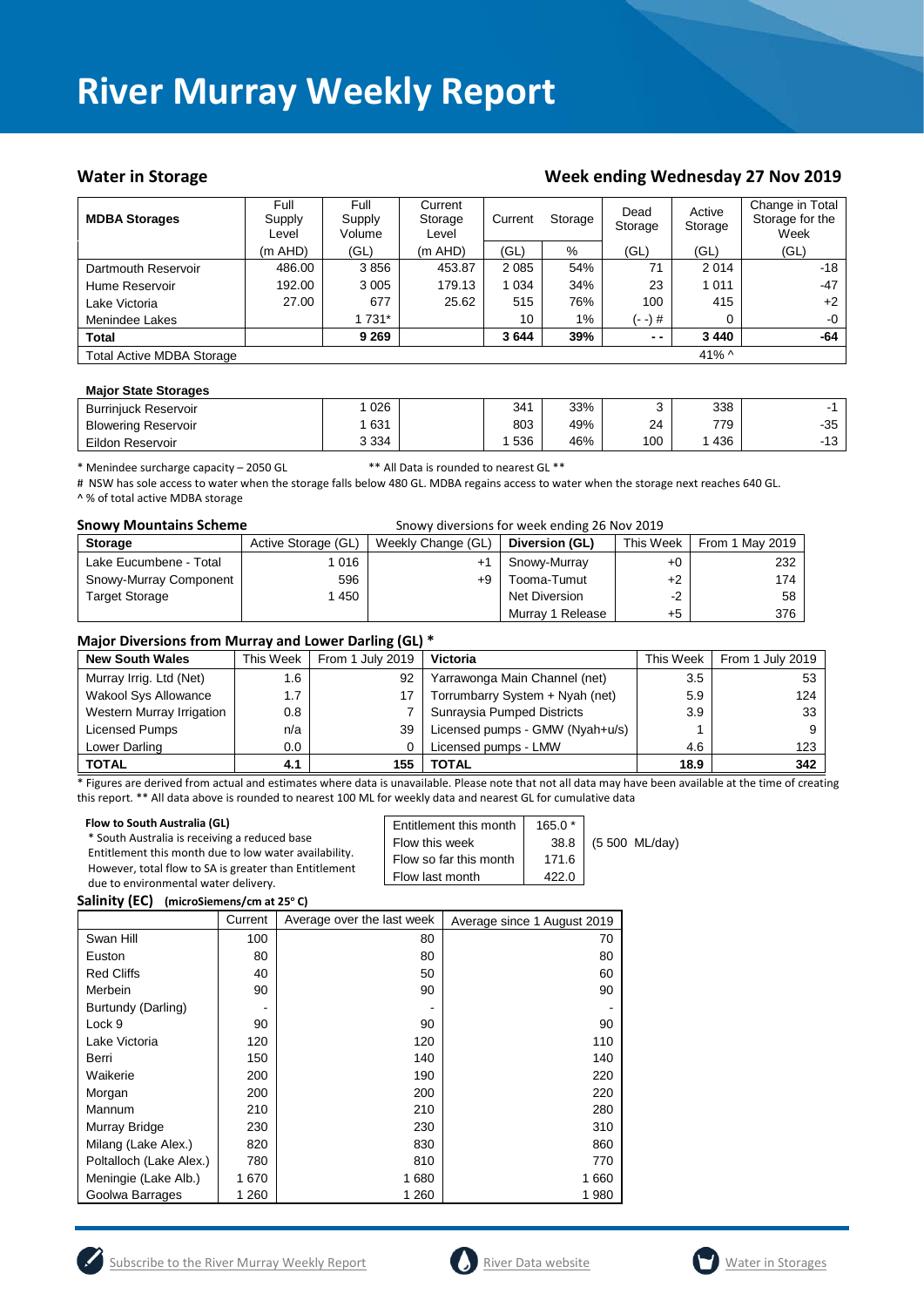

### **River Levels and Flows Week ending Wednesday 27 Nov 2019**

|                                | Minor Flood<br>Stage | Height<br>Gauge |                | Flow     | Trend                    | Average Flow this<br>Week | Average Flow last<br>Week |
|--------------------------------|----------------------|-----------------|----------------|----------|--------------------------|---------------------------|---------------------------|
|                                |                      | local           | (m             |          |                          |                           |                           |
| <b>River Murray</b>            | (m)                  | (m)             | AHD)           | (ML/day) |                          | (ML/day)                  | (ML/day)                  |
| Khancoban                      |                      | $\blacksquare$  |                | 580      | F                        | 1 0 0 0                   | 1 550                     |
| Jingellic                      | 4.0                  | 1.14            | 207.66         | 1 1 8 0  | F                        | 1890                      | 2 3 0 0                   |
| Tallandoon (Mitta Mitta River) | 4.2                  | 2.06            | 218.95         | 2 5 3 0  | F                        | 3 0 9 0                   | 2 9 6 0                   |
| Heywoods                       | 5.5                  | 2.71            | 156.34         | 9800     | F                        | 11 130                    | 10 320                    |
| <b>Doctors Point</b>           | 5.5                  | 2.64            | 151.11         | 10 830   | F                        | 12 050                    | 11 480                    |
| Albury                         | 4.3                  | 1.64            | 149.08         |          | $\overline{\phantom{a}}$ |                           |                           |
| Corowa                         | 4.6                  | 2.55            | 128.57         | 11 440   | F                        | 11 480                    | 10 850                    |
| Yarrawonga Weir (d/s)          | 6.4                  | 1.48            | 116.52         | 8 6 6 0  | F                        | 8 9 8 0                   | 9010                      |
| Tocumwal                       | 6.4                  | 2.10            | 105.94         | 9 100    | F                        | 9 1 6 0                   | 9 1 6 0                   |
| Torrumbarry Weir (d/s)         | 7.3                  | 2.09            | 80.63          | 5860     | $\mathsf{R}$             | 5790                      | 5 9 5 0                   |
| Swan Hill                      | 4.5                  | 1.28            | 64.20          | 6 500    | S                        | 6 5 5 0                   | 6610                      |
| <b>Wakool Junction</b>         | 8.8                  |                 |                | 9 3 4 0  | S                        | 9 3 6 0                   |                           |
| Euston Weir (d/s)              | 9.1                  | 1.72            | 43.56          | 9640     | R                        | 9730                      | 9810                      |
| Mildura Weir (d/s)             |                      |                 |                | 7870     | F                        | 8 9 4 0                   | 8 5 4 0                   |
| Wentworth Weir (d/s)           | 7.3                  | 2.94            | 27.70          | 6650     | F                        | 7010                      | 6770                      |
| <b>Rufus Junction</b>          |                      | 3.22            | 20.15          | 5 100    | F                        | 5 1 9 0                   | 5 3 5 0                   |
| Blanchetown (Lock 1 d/s)       |                      | 0.75            |                | 2580     | $\mathsf{R}$             | 2 5 4 0                   | 2620                      |
|                                |                      |                 |                |          |                          |                           |                           |
| <b>Tributaries</b>             |                      |                 |                |          |                          |                           |                           |
| Kiewa at Bandiana              | 2.8                  | 1.19            | 154.42         | 730      | R                        | 710                       | 1 0 2 0                   |
| Ovens at Wangaratta            | 11.9                 | 7.91            | 145.59         | 430      | F                        | 540                       | 900                       |
| Goulburn at McCoys Bridge      | 9.0                  | 1.65            | 93.07          | 1 2 6 0  | R                        | 1 0 3 0                   | 910                       |
| Edward at Stevens Weir (d/s)   | 5.5                  | 2.34            | 82.11          | 2 5 3 0  | S                        | 2 5 6 0                   | 2 5 20                    |
| Edward at Liewah               |                      | 2.92            | 58.30          | 2 4 1 0  | S                        | 2 4 3 0                   | 2 4 5 0                   |
| Wakool at Stoney Crossing      |                      | 1.48            | 54.97          | 610      | F                        | 650                       | 760                       |
| Murrumbidgee at Balranald      | 5.0                  | 1.90            | 57.86          | 1 4 9 0  | R                        | 1 4 6 0                   | 1 4 2 0                   |
| Barwon at Mungindi             | 6.1                  | 2.12            |                | 0        | F                        | 0                         | 0                         |
| Darling at Bourke              | 9.0                  | 3.85            |                | 0        | F                        | 0                         | 20                        |
| Darling at Burtundy Rocks      |                      | 0.49            | $\blacksquare$ | 0        | F                        | 0                         | $\mathbf 0$               |
|                                |                      |                 |                |          |                          |                           |                           |

**MURRAY-<br>DARLING** 

Natural Inflow to Hume 4 300

(i.e. Pre Dartmouth & Snowy Mountains scheme)

**Weirs and Locks** Pool levels above or below Full Supply Level (FSL)

| <b>Murrav</b>      | FSL (m AHD) | u/s     | d/s     |                       | FSL (m AHD) | u/s     | d/s     |
|--------------------|-------------|---------|---------|-----------------------|-------------|---------|---------|
| Yarrawonga         | 124.90      | $-0.13$ |         | No. 7 Rufus River     | 22.10       | $+0.05$ | $+0.90$ |
| No. 26 Torrumbarry | 86.05       | $+0.00$ | ۰.      | No. 6 Murtho          | 19.25       | $-0.03$ | $+0.03$ |
| No. 15 Euston      | 47.60       | $+0.26$ | ۰.      | No. 5 Renmark         | 16.30       | $+0.00$ | $+0.12$ |
| No. 11 Mildura     | 34.40       | $+0.02$ | $+0.24$ | No. 4 Bookpurnong     | 13.20       | $+0.01$ | $+0.46$ |
| No. 10 Wentworth   | 30.80       | $+0.10$ | $+0.30$ | No. 3 Overland Corner | 9.80        | $-0.01$ | $+0.13$ |
| No. 9 Kulnine      | 27.40       | $+0.03$ | $+0.23$ | No. 2 Waikerie        | 6.10        | $+0.00$ | $+0.10$ |
| No. 8 Wangumma     | 24.60       | $+0.23$ | $+0.12$ | No. 1 Blanchetown     | 3.20        | $+0.03$ | $+0.00$ |

### **Lower Lakes FSL = 0.75 m AHD**

Lake Alexandrina average level for the past 5 days (m AHD)  $\Big| 0.78 \Big|$ 

| . . | arra | u |
|-----|------|---|
|     |      |   |

| <b>Barrages</b>       | <b>Fishways at Barrages</b> |      |                |      |      |      |                                                                                     |
|-----------------------|-----------------------------|------|----------------|------|------|------|-------------------------------------------------------------------------------------|
|                       | Openinas                    |      |                |      |      |      | Level (m AHD)No. Open Rock Ramp Vertical Slot 1 Vertical Slot 2 Dual Vertical Slots |
| Goolwa                | 128 openings                | 0.76 |                |      | Open | Open |                                                                                     |
| Mundoo                | 26 openings                 |      | 0.75All closed |      |      |      | Open                                                                                |
| <b>Hunters Creek</b>  |                             |      |                |      | Open |      |                                                                                     |
| <b>Boundary Creek</b> | 6 openings                  |      |                |      | Open |      |                                                                                     |
| Ewe Island            | 111 gates                   |      | -All closed    |      |      |      | Open                                                                                |
| Tauwitchere           | 322 gates                   | 0.89 |                | Open | Open | Open |                                                                                     |

AHD = Level relative to Australian Height Datum, i.e. height above sea level